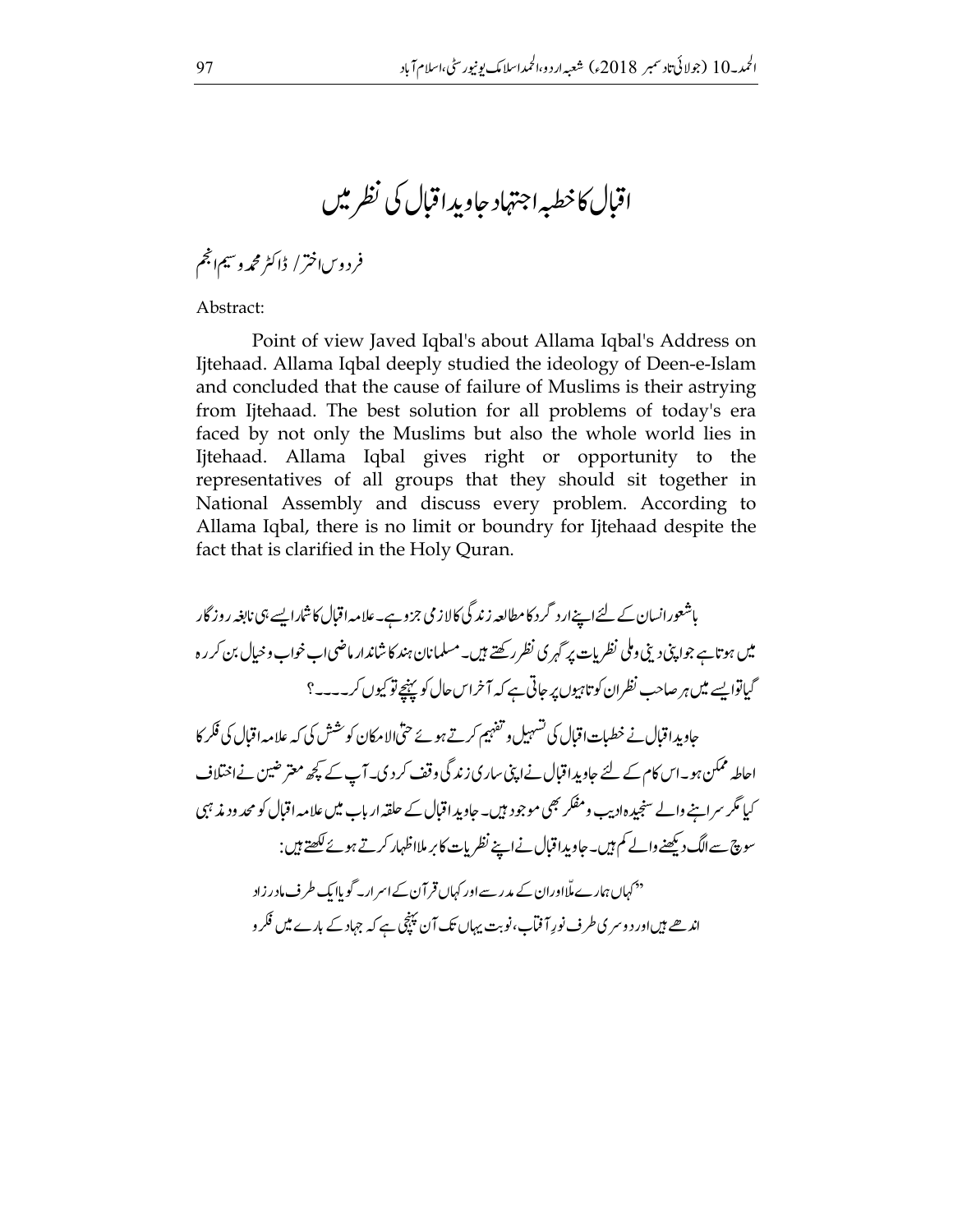تد بر کرنااب کافر کا دین ہے اور ملّاکا دین اللّٰہ کے نام پر مسلمانوں میں د نگا فساد بر پا کرتے رہنا  $(1)$ ."

حاوید اقبال نے علامہ اقبال کے نظریہ ''اجتہاد'' کا تفصیلی جائزہ لیتے ہوئے مخصوص مذہبی سوچ سے انحراف اور مخالفت کی پر واہ نہیں کی۔ جاوید اقبال کو جب بھی اظہار کامو قع ملاآپ نے علامہ اقبال کے نظریات آ سان لفظوں میں بیان کئے اور آپ کی تحریریں بھی اس بات کی گواہ ہیں کہ آپ نے علامہ اقبال کو پور ی طرح سمجھا، جانااور بیان کیا ہے۔ علامہ اقبال نے مسلمانان ہند کے حالات کو تسلی بخش قرار نہیں دیا بلکہ سفر پورپ کے بعد اپنی قوم کا مغربی قوم سے تقابل کرنے کاجوازان کے طرز فکر میں نظر آتاہے۔

علامہ اقبال نے خطیات کوائگریز کی زبان میں لکھا۔ یہ بات اہمیت کی حامل ہے کہ انگریز کی زبان اس وقت د نپا کې بڑی زبانوں میں شار ہوتی ہے اور جس قوم سے مخاطب کیاجار ہاہے اس کی زبان بھی انگریزی ہے۔ہند وسان کا اعلٰی تعلیم یافتہ طبقہ انگریزی زبان سے واقف اور مذہبی سوچ سے آزاد ہے۔علامہ اقبال کے انگریزی خطبات کااُر دو تر جمہ ان کی زند گی میں ہی ہو گیا تھاالیتہ شائع بعد میں ہوا۔خطیات کی اہم خوبی علامہ اقبال کاوسیع مطالعہ ہے جس نے مشرق و مغرب کی علمی کاوشوں کوایک لڑی میں پرودیاہے جبکہ یہی خونی ایک عام قاری کے لئے در د سر بھی ہے۔ علامہ اقبال نے اپنے خطبہ اجتہاد میں اسلام کے حر کی اصولوں پر نظر ڈالی ہے۔اس سلسلے میں انہیں ملا کی مخالفت کا سامناکر نا بھی پڑا۔ہند کاملّاجوا یک جامد نظر بیہ اسلامی کاحامی ہےاور غور و فکر کی دیا ہے د وراندھی پیر وی کا قائل ہے۔ ایسے میں وہ علامہ اقبال کا ہم خیال کیسے بن سکتا۔علامہ کی زند گی میں ہی پہ اختلاف سامنے آ گئے اور خطبات کاأر د و میں تر جمہ شائع ہونے کے بعد ان اختلافات کو زیادہ ہواد کی گئی۔ قرآن میں ار شاد ہو تاہے : دالذین حاصد و فینالنھد یہنھم سلىنا 0 دان الله لمع المحسنيين \_اور وەلوگ جنہوں نے ہمار ي راہ ميں جہاد كيا ہم انہيں اپنى راہيں د كھائيں گے اور بے شک اللہ ضر ور نیکی کرنے والوں کے ساتھ ہے۔(۲)

جاویداقبال نے ''جہاد'' کاتر جمہ لفظ''جد وجہد'' کیاہے۔'' جولوگ ہمارے لئے جد وجہد کریں گے ہم انہیں راستہ د کھائیں گے ''۔ پھر جاویداقبال نےاس حدیث کو بیان کیاہے جس میں رسول ؑ نے حضرت معاذ بن جبل کو یمن کا حاکم بناکر بھیجاتوفرمایااپنے روبرومعاملات کے فیصلے کیسے کروگے؟جواب دیاحضرت معاذ نے، کتاب اللہ کے مطابق۔ا گر کتاب اللہ بھی کوئی رہبر ی نہ کرے تو؟ تو پھر سنت رسول ٗ کے مطابق۔ا گرسنت رسولؐ بھی ناکافی ہو تو؟ اس پر جواب دیا کہ پھر میں خو داپنی کو شش سے کوئی فیصلہ صادر کر وں گا۔حاویداقبال لکھتے ہیں :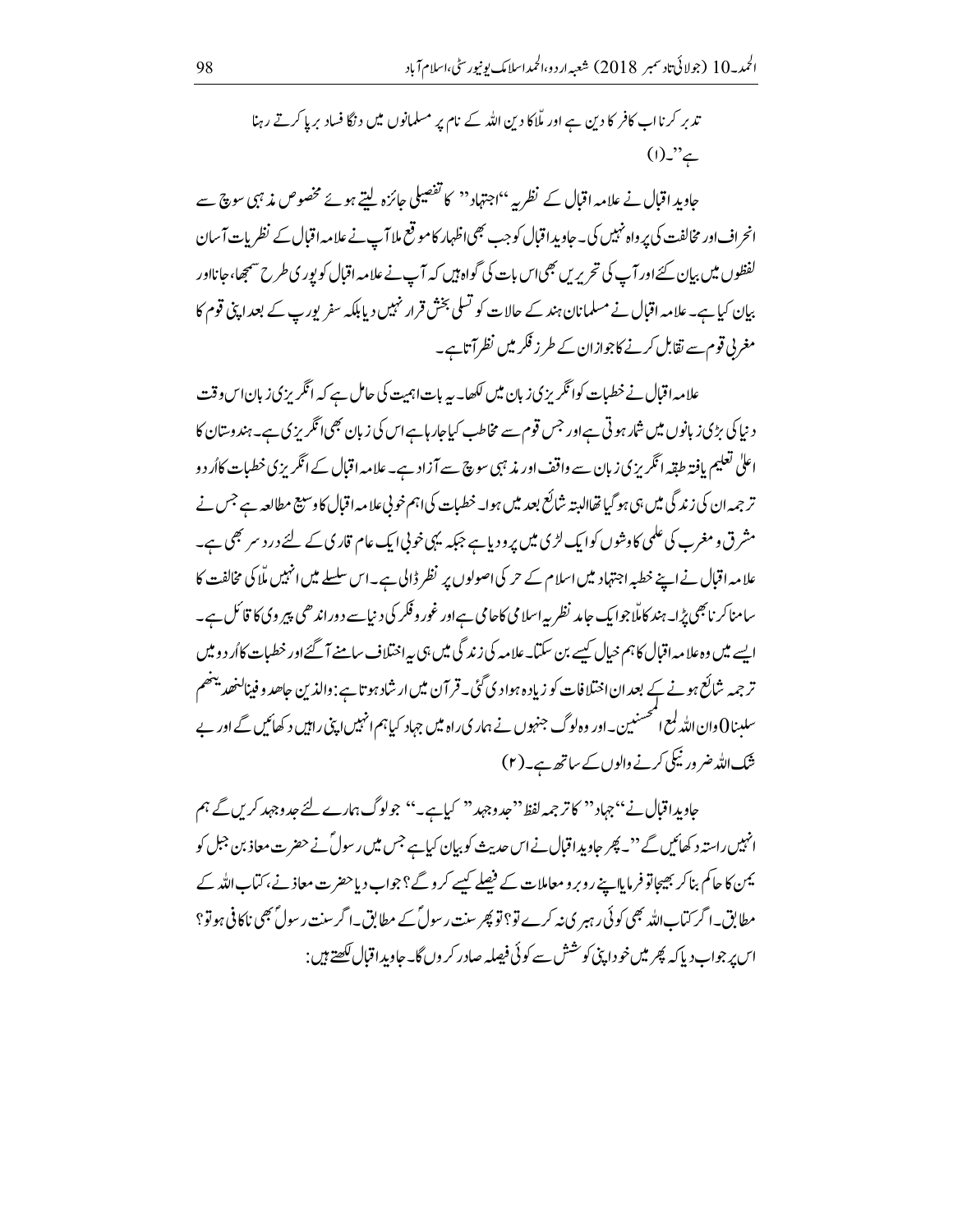'' اس حدیث کواقبال نے اپنے خطبہ میں مثنویت کے طور پر لیاہے کہ فقہہ اسلامی کی گنجائش اور وسعت عقل انسانی کی حد تک ہے۔"(۳)

فقہ اسلامی کا آغاز وار تقار سول ؒ کے عہد مبارک میں ہوا۔ رسول اللہ صلی اللہ علیہ وسلم پر قر آن مجید نازل ہوا۔رسول اللّٰہ ً قول و فعل سے سنت عطافر ماتے رہے،صحابہ کرام کو جتناعلم حاصل ہوااس کے حساب سے وہ شریعت کے احکام پر بھی غور فرماتے رہے۔جب صحابہ کرام ؓ کو کوئی مسئلہ در پیش ہو تاتوقر آناور سنت میں تلاش کرتے وہاں اس کا حل دستیاب نہ ہوتا تواجتہاد سے اس مسئلے کا حل معلوم کر لیتے۔ فقہ اسلامی کے معلم اوّل سر کار دوعالمؐ ہیں۔ ڈاکٹر خالد مسعود نے تفصیلی نظراجتہادی مسائل پر ڈالی۔ان کے حیال میں انسانی زندگی کے انداز پد لے تو نئے مسائل اوراُن کے حل کے لئے نئے سوالات سامنے آئے۔یوں فقہ و قانون کامطالعہ از سر نوضر وری ہو گیا۔علامہ اقبال کے نزد یک اسلام کے ساتک پھیلاؤ کے سبب فقہ اسلامی اور قانون کا مطالعہ نئے نکتہ نظر سے کرناضر ور کی ہے۔ چنانچہ برانے فقہاءنے پڑی محنت اور تگ ودوکے ساتھ کئی مکتبہ ہائے فکر ترتب دے ئے۔ بحیثیت مجموعی ان فقہی مذاہب نےاجتہاد کے تین درجے مقرر کرر کھے ہیں۔

- ۔ اجتہاد مطلق یعنی تشر یح یا قانون سازی میں مکمل آزاد ی جس کا تعلق مکتبہ ہائے کے بانپوں سے ہے۔  $\overline{a}$
- ۲\_ \_ اجتہاد منتسب: لیمنی محد ود آزادی جو <sup>کس</sup>ی مخصوص فقہی مذاہب کی حد ود سے اندر رہ کر ہی استعمال کی حاسکتی ہے۔وہ مخصوص آزادی جس کا تعلق کسی ایسے مسکلہ سے ہو جسے بانیان مذاہب نے بغیر کسی فیصلے کے حچھوڑ دیا
- س ہے۔ اجتہاد مقلد : علامہ اقبال نےا پنادائرہ بحث پہلی شق یعنی اجتہاد مطلق تک ہی محد ود رکھا ہے۔ان کے حیال میں سی فقہااجتہاد مطلق کے وجود کا نظریاتی امکان تو تسلیم کرتے ہیں لیکن جاروں مکتب ہائے فقہ عملی طور پر اس نوع کے اجتہاد کی اجازت نہیں دیتے بلکہ ایک شر انطے منطبق کرتے ہیں۔(۴)

جاویداقبال کے خیال میں علامہ اقبال کے نزد یک اجتہاد اسلامی معاشر ے کی حرکت وتر قی کااصول ہے ہہ صرف ''جواز'' تلاش کرنے کی کوشش کا نام نہیں بلکہ معاشرے کی رہنمائی کااصول ہے۔ عصر حدید میں اسلامی معاشرے کو جو مسائل سامنے آتے ہیں ان کی نوعیت گزشتہ صدیوں کے مسائل سے کہیں زیادہ مخلف ہیں۔ بہر مسائل دراصل معاشر ت میں بہت ہی بنیادی تیدیلیوں کا نتیجہ ہیں۔ یوں تو یہ مسائل زند گی کے ہر شعبے سے تعلق ر کھتے ہیں لیکن دوشعبے ایسے ہیں جن میں تبدیلیوں کااثر بہت واضح ہے۔ان میں سے ایک ساسی ڈھانچہ ہے۔دوسرے اجتماعی ہے۔اقبال کے دور میں ان دونوں شعبوں میں جو مسئلے آتے ہیں ان میں سایپ شعبے میں خلافت کامسکہ ر ہااور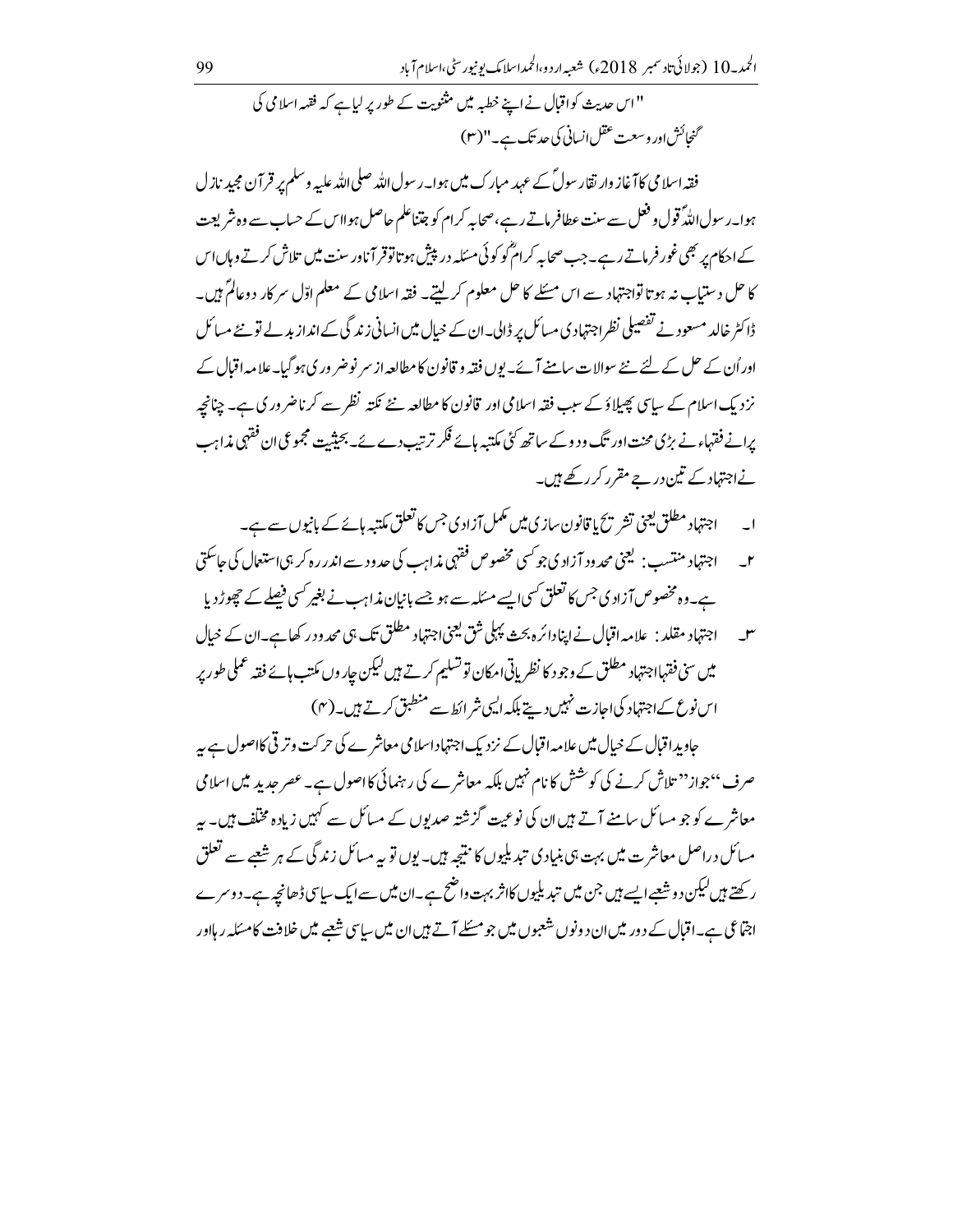اجتماعی زندگی میں عور توں کے حقوق کا ہے۔۔۔ علامہ اقبال نے انہیں کیسے دیکھا؟اجتہاد کے اصول سے کیسے کام لیا اسلامی معاشر ت پراس کے کیااثرات پڑے۔۔۔؟مصلحت عامہ کا تقاضاتو بیہ ہے کہ حکومت تمام فقہہ کے علماء کو بلائے اور مذہبی سکالر کو بھی پھر اختلاف رائے پرایک رائے پر اتفاق کی بات ہو۔اس سلسلے میں امام مالک کا مذہبی نکتہ نظرا پنی حگیہ اہم ہے۔امام مالک کے بعد مابعد الطبعیات کے بعیداز فہم مسائل سے بہت دور رہتے ہیں اور فرقہ بند پ کے قائل نہیں ہیں۔(۵) علامہ اقبال سابپی مسائل کا حل بھی قرآن الکریم میں دیکھتے ہیں۔ جاوید اقبال نے 'اقبال' کے حوالے سے لکھاکہ علامہ اقبال کے نزد یک اسلام کا مقصد روحانی جمہوریت کا قیام ہے۔'اقبال' نے روحانی جمہوریت کی تعریف بیان نہیں کی۔لیکن معلوم ہو تاہے کہ ان کااشارہ رسول اللہؓ کے وضع کر دہ تحریر کی دستور'' میثاق مدینہ'' کی طرف ہے۔آنحضرت محمہؓ نے مدینہ میں مکہ کے مہاجرین اور مدینہ کے انصار کو ہاہم ملاکر ملت پاامت قائم کی۔اسی بناءپر مسلم قومیت کے بارے میں اقبال کا قول ہے :اگرانسانوں کا گروہ علاقہ ، نسل پاز بان کے اشتر اک پرایک قوم بن سکتا ہے تو عقیدہ کے اشتراک کی بنیاد پر بھی وہ ایک قوم بن سکتا ہے"۔(۲) ایک طرف دین اسلام کی وسعت نظر ہےاور دوسر ی طرف مسلمانان ہند کی فرقہ واریت،انتہا پیند کی، ملّا کی جہالت اپنی جگه آج بھی موجود ہے۔ جاوید اقبال کی ہم خیال کنیز فاطمہ پوسف اپنی کتاب اقبال اور عصر کی مسائل میں بیان کرتی ہیں۔ایک فکرانداز تو بیہ ہے کہ اسلام میں کوئی دینی اور دنیاوی تفریق نہیں ہے۔امدااسلام میں کچھ بھی مذہبی اور متبرک پاغیر متبرک نہیں۔۔۔مسلمانوں نے سیکولر کو تر جمہ<sup>،،</sup>غیر بذہبی'' کرکے اسلام میں اجتہاد کومزید مشکل بنا د پاہے۔اسلام د نیاکا پہلا مذہب ہے جس نے انسانوں کی د نیاوی ضر ور توں کے مطابق قانون بنائے اور ان پر عمل کیا۔د نیاکو یہ بتایاکہ حکومت عوام کی بہبوداورانتظامی سہولتوں کے مناسب اہتمام کاذر بعہ ہے۔ایسے بھی مفکرین ہیں جو اسلام کی اس خونی کے مداح ہیں۔مثال کے طور پر کولڈ زئیر اپنے مشاہدے سے اس نتیجے پر پہنچاکہ اسلام نے مذہب کو سیکولر بنادیاہےاوراس طرح مذہب کو سائنس کادر حبہ دے دیاہے۔اسلام کی نغمیر حر کی یعنی تغیر کے اصولوں پراستوار ہوئی ہے جس طرح زندگی متحرک ہےاسی طرح اسلام کے اصولوں میں بھی حر کی قوت موجود ہے۔ زندگی کواٹل قوانین کی بھی ضر ورت ہے اور ان قوانین کی بناء پر مسلسل تغیر و تر قی بھی لاز می ہے۔۔۔اقبال کا کہناہے کہ اس تغیر کی ضر ور ت کا نام اجتہاد ہے۔ماضی کی تاریخ کے ساتھ ایک حجھوٹانقذیںاوراسے بار بار دہرانے کا عمل معاشر ے کے لئے تنزل کاعلاج نہیں ہے۔تاریخ کا فیصلہ ریہ ہے کہ تھسے پیٹے فکر یاندازان لو گوں کے ارتقاء کی عنانت نہیں بن سکتے جنہوں نے خو داس فکر یانداز کوفر سودہ بناد پاہوتا ہے۔ماضی کے کسی دور کو بغیر تجزیہ واستدلال کے مکمل اور معتبر مان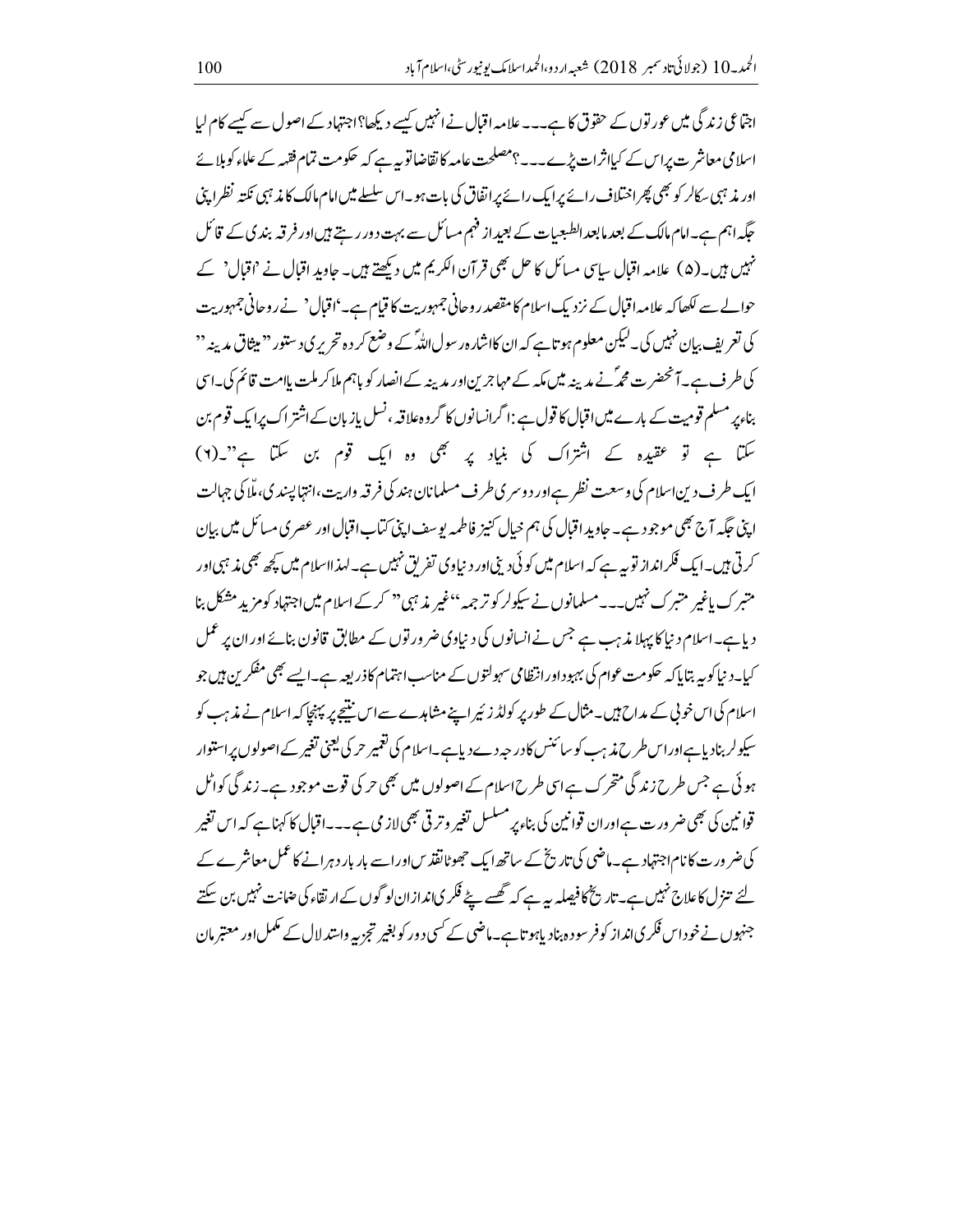لیناچاہئے ۔ وہ خلفاء راشدین کا دور ہی کیوں نہ ہو۔اقبال کے انداز فکر میں درست روپہ نہیں ہے۔ یہ راستہ ہمیں تھوڑی دور تو لے جاتا ہے گر پھر قدامت پسندیاور تقلید میں گم کر دیتا ہے۔اٹھاروساورانیسوس صدی میں اسلام اس نوعیت کااجتہاد بیدار ہوا،سب سے موثر عبدالوہاب کی وہائی تحریک رہی جو چند عشر وں میں قدامت پسند ی میں غرق ہوگئی۔ایران میں بھائی تنظیم اور پاکستان میں احمہ کی تنظیم اپنے خیال میں اجتہاد کی اسلام کو پیش کرتی ہیں۔(ے) یہ تحر یکیں بظاہر تو یہی دعوی کرتی ہیں کہ وہ اجتہادی ہیں مگر ان پر قدامت پسندی کی گہری چھاپ ہے۔آج پاکستان کے مسائل پہلے ہند وستان کے مسائل سے ذرامخلّف نہیں ہیں۔اسلام کی صحیح شکل بغیر تعلیم کے ممکن نہیںاور تعلیم بھی <sub>ا</sub>یسی جو تنقیدی و تحقیقی ہو ور نہ ایک یونی ور سٹی کاطالب علم ایک انپڑھ سے الگ سوچج کامالک نہیں ہو گا۔

علامہ اقبال کے نظریات پڑھتے ہوئےایک سوال توواضح طور پرائجیر تاہے کہ کیاوا قعی اقبال ان تمام روا پتی حدوں کو پار کر پائے جن سے آگے بڑھنے کا سبق مسلم امہ کو ملتا ہے۔ جاوید اقبال اور خالد مسعود کی طرح اقبال سے انفاق کرتے ہیں کہ ہیت اسلامی میں اصول حرکت کا نام ہی اجتہاد ہے۔لیکن روایت نے اجتہاد کے تصور کی درجہ بند کی کرکے اسے فقہی مذاہب میں محد ود کر دیا۔ جس سے اسلامی فقہہ اور قانون حامد اور مرکا نگی بن کر رہ گئے۔علامہ اقبال،اجتہاد کی ان درجہ بندیوں کو ترک کر کے اجتہاد کے بنیاد کی یعنی اجتہاد مطلق کے معنوں کو ترجح دیتے ہیں۔ علامہ کا کہناہے کہ اہل سنت اجتہاد مطلق کے نظر پی امکانات تور د نہیں کرتے مگر عملی صور ت ان کے ہاں بھی موجود نہیں ہے۔اقبال کی نظر میں ''قرآن'' زندگی کے متعلق یقینی طور پرایک حر کی نقطہ نگاہ رکھتا ہے۔اس لئےاس کی بنیاد یر قائم شده نظام قانون میں اس قسم کا انداز و میلان نہایت عجیب معلوم ہوتا ہے"۔(٨) آ ٹھویں صدی کے امام ابن تبیمہ نے فقہی مذاہب قطبیتیت ہےانکار کیااور دسویں صدی کے علاوہ میوطی نے تقلید کور د کر کے اجتہاد کواز سر نو زندہ کیا۔۔۔ بار ہویں صدی ہجری میں امام محمہ بن عبدالوہاب کی تحریک بریاہوئی۔۔۔وہائی تحریک پر تبصرہ کرتے ہوئےاقبال کہتے ہیں ہمیں اس تحریک کی سیاسی زند گی سے کوئی سر وکار نہیں ہمارے لئے اہم بات دہ روح آزاد ی ہے جواس تحریک میں عیاں ہے۔ویسے اقبال کے خیال میں یہ تحریک ایک قدامت پسند تحریک تھی جس کی وجہ سے زیادہ کام نہ کر سکیاور حلد ناکام ہوگئی۔(۹) قر آن کی بہ تعلیم کہ زند گی تخلیق مسلسل کے ارتقاء کا نام ہےاس بات کو ضر وری قرار دیتاہے کہ ہر نسل کواپنے مسائل خود ہی سلجھانے کی اجازت ہو ٹی جاہئے۔ مقتدین کاکام ان کار ہبر تو ہو سکتا ہے لیکن اس کام میں ان کے لئے رکاوٹ نہیں ہونی چاہئے۔موجودہ نسل کو بدلتے ہوئے حالات کی روشی میں فقہ کے بنیادی اصولوں کی تشریح جدید کا حق حاصل ہے۔(١٠)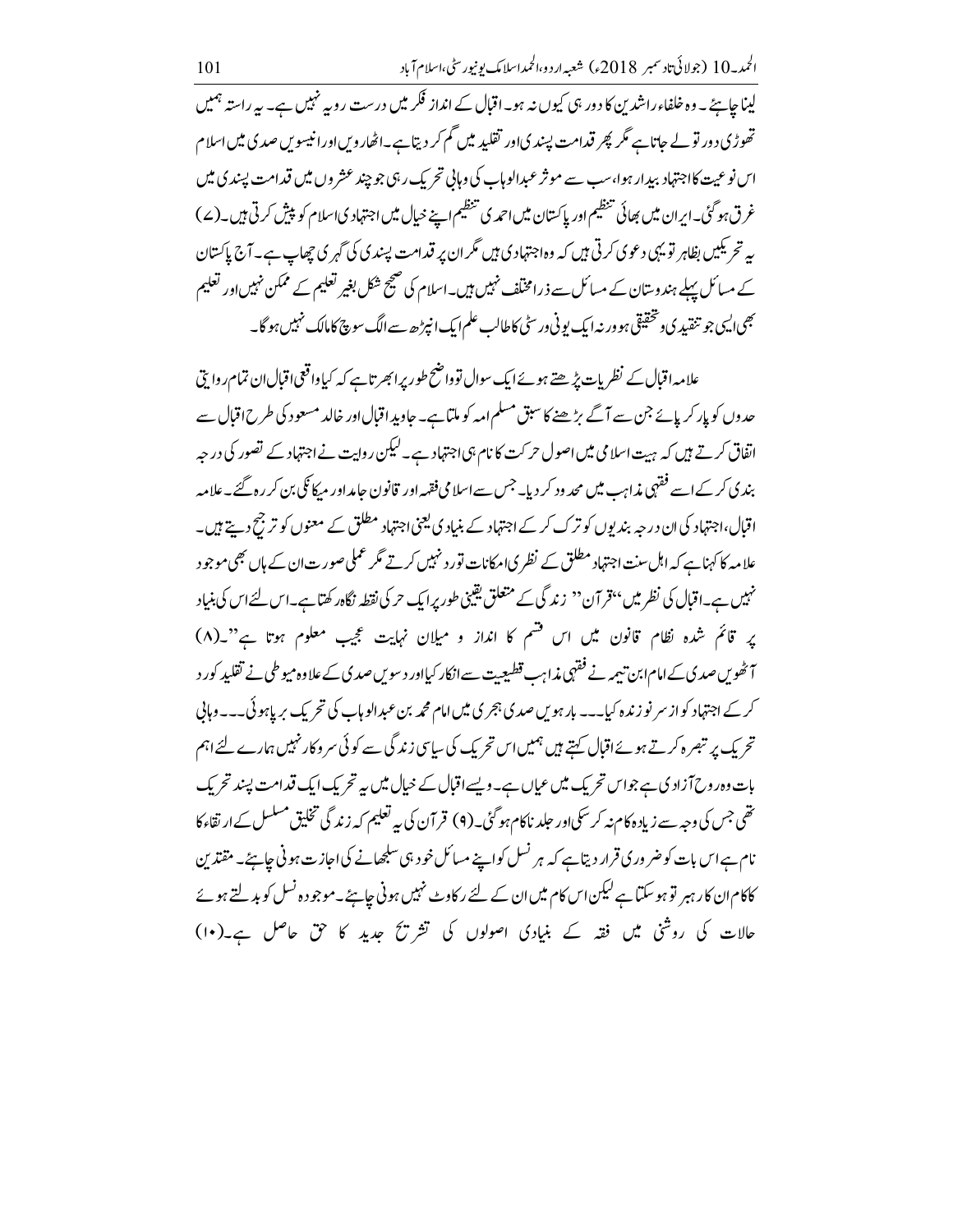تر کی میں مر دوعورت کی مساوات کی تحریک پر تبصر ہ کرتے ہوئےعلامہ اقبال کہتے ہیں کہ ایسے حالات پیداہو گئے ہیں جہاں عور توں نے ناپسندیدہ شوہر وں سے طلاق کیااجازت نیہ ہونے کی وجہ سےار تداد کی راہ اختیار کی۔ حنفی فقہ کی رو سے خاوند، بیوی کو ننگ کرے، مار پہ ے کرے، نفقہ نہ دے، گھر سے بغیر بتائے غائب ہو جائے۔ تب بھی بیوی کو علیحد گی کااختیار نہیں۔عدالتیں بھی <sub>اس</sub> کوانصاف نہ دے سکیں۔اس کے لئے صرف ایک ہی قانونی راستہ رہ گیا کہ وہ عدالت میں حاضر ہو کراسلام ترک کرنے کااعلان کر دیں۔ حنفی فقہ کی مستند کتاب''الھدابہ'' کے مطابق ارتداد کی صورت میں نکاح فسخ ہو جاتا ہے۔اقبال نے اس کے خلاف آواز بلند کی کہ یہ کیسا قانون ہے جس میں عورت اپنے حقوق حاصل نہیں کرسکتی۔بقول اقبال مر دوں اور عور توں کے شرعی حصص اگر غیر مساوی ہیں تواس سے یہ نہیں سمجھنا جاہئے کہ قانون کی نگاہ میں مر د، عورت پر فوقیت رکھتے ہیں۔ اس قسم کا تصور قرآن کی روح کے خلاف  $(11)$ ے۔

دورِ حدید میں تہذیب کاد وسرا بڑا جزواسی کااصول حرکت ہے جسے اجتہاد سے تعبیر کہاجاتاہے۔ یہ اصول اسلامی تہذیب میں ارتقاء کااپیاتصور پیش کرتاہے جوہر زمانےاور ہر دور کے تقاضوں سے نیر د آزماہونے کی قوت عطا کرتاہے۔یوں کم و بیش ان تمام سوالوں کا جواب مل جاتاہے جواسلا می تہذیب کے متعلق و قیافو قیااٹھائے جاتے ہیں اور یہی دجہ ہے کہ مسلمانوں کے تمدنی مظاہر میں اختلاف سے باجو دان کے در میان ایک گہر ااشتر اک فکر وعمل میں ہمیشہ موجود رہاہے۔ نیز یہ کہ مسلمان اقوام نے تاریخ کے مخلف اد وار میں جس قدر خود کواسلامی تہذیب کے اساسی تصور سے قریب تر رکھاہےاسی قدر اس میں دوسری مسلمان اقوام سے فکر ی مشابہت گہری رہی ہے اور جس تناسب سے دور رہی ہےاسی تناسب سے اس میں اجنبیت کے عناصر پیداہوتے گئے ہیں۔۔۔۔اب سوال بہ ہے کہ اقبال کے خیال میں اسلامی تہذیب کااحیاء کس تہذیبی تصادم پاس تہذیب کو بر وئے کار نافذ کرنے کا نتیجہ ہو سکتاہے پایہ ایک ارتقائی عمل ہو گا؟ میر ے خیال میں اسلامی تہذیب کااحیاء *کسی تہذی*بی نصاد م کانہیں بلکہ تہذیبی ادغام کا نتیجہ ہو گا۔ادغام سے میر کی مرادیہ ہے کہ اسلامی تہذیب کے باطن ڈھانچے کو جوں کا توں قبول کر لیاجائے اور اس کی ضمنی تفصیلات وقت اور زینی ضر وریات کے تحت طے کر لی جائیں۔(١٢) ڈاکٹر تنظیم الفر دوس کے مطابق اجتہاد و تقلید کے رائج تصورات پر تنقید کی نظر ڈالتے ہوئےاقبال بڑیاحتیاط سے کام لیتے ہیں۔ابتداءشاہ ولیاللہ کی فکر اور اجتہاد سے متعلق بات کرتے ہیں پھر اقبال مستقبل میں اجتہاد کا در واز ہ کھولنے کے بجائے دور غلا می وانحطاط میں تقلید کواجتہاد پر ترجح دینے کی بات بھی کرتے ہیں۔(۱۳) علامہ اقبال کی تحریر میں ایسے اشارے موجود ہیں کہ وہ تقلید پر سی کے قائل ہیں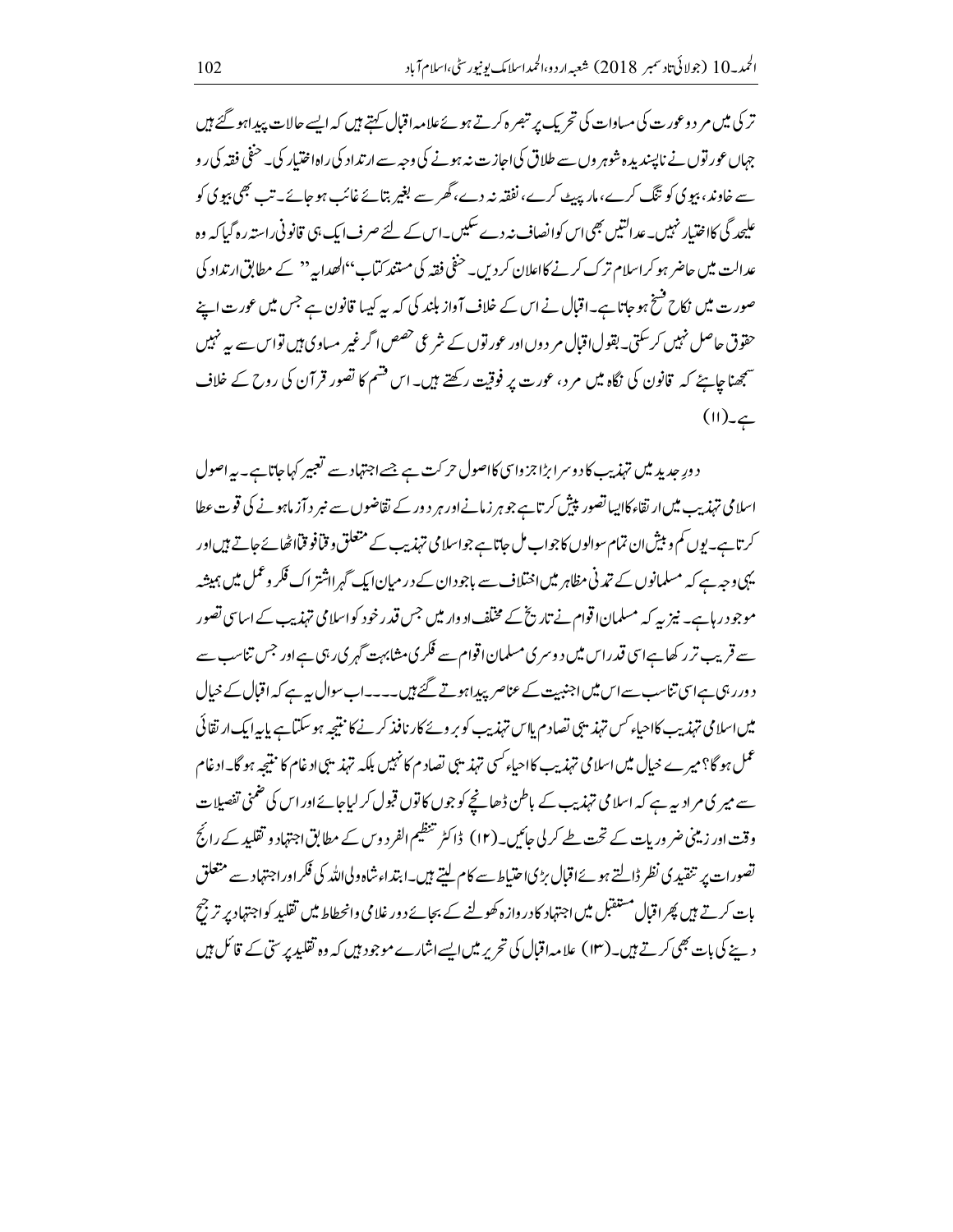جبکہ اقبال نے ھارٹن کاحوالہ دیا۔ جس نے اسلام کی مخلف صور توں پر تبصر ہ کیا۔ ھارٹن کے مطابق ۸۱۰ سے ۱۲۰۰ تک کاخیال بیجئے توعالم اسلام میں کم از کم الہیات کے ایک سو مذاہب قائم ہوئے۔جس سے صرف یہی ظاہر نہیں ہوتا کہ اسلامی فکر میں کس قدر کیک پائی جاتی ہے بلکہ سے بھی کہ ہمارے ارباب فکر کس طرح شب وروز مسائل میں سر گرم اور منہمک رہتے ہیں۔لہذااسلامی ادب اور اسلامی فکر کے زیاد ہ گہرے مطالعے سے اس متنشر ق نے جو ابھی زندہ ہے بہ رائے قائم کی ہے کہ ''اسلام کی روح بڑی وسیع ہے۔ا تنی وسیع کلاس کی کو ٹی حدود نہیں۔لادین افکار سے قطع نظر کر لیاجائے تواس کے گرد و پیش کیا اقوام کی ہراس فکر کو جذب کرلیاجواس قابل ہے کہ اسے جذب کر لیا جائےاور پھراسےاپنے مخصوص انداز میں نشو نماد پاجائے۔(۱۴) ولندیزی مبصر پروفیسر حرگرون ژے نے بھی لکھا ہے کہ ''جب ہم اسلامی قانون کی نشو نماکا مطالعہ بہ نگاہ تاریخ کرتے ہیں تو جہاں بہ دیکھتے ہیں کہ فقہائےاسلام زراسے اختلافات میں ایک دوسرے کو مودِ الزام ٹہراتے بلکہ انہیں ملحد قرار دیتے رہے۔وہاں یہی حضرات اپنے پیش روؤں کے اختلافات کواس لئے سلجھانے کی کوشش کرتے کہ ان میں زیادہ سے زیادہ اتحاد اور کیجَجتی پیدا کر سکے۔(۱۵) ، اقال کے ہم نوا ہیں کہ اقبال حاويد <sup>د د</sup>اسلام مجوسیت اور یہودیت کے اثرات سے آزاد نہ ہو سکا۔۔۔غذہب اسلام پر قرون اولیٰ ہی سے مجوسیت اور یہودیت غالب آگئی ہے یعنی اسلام کے اصل افکار کو یہود یااور مجوسی افکار نے عوام کی نگاہ سے چھپالیاہے۔میر ی رائے ناقص میں اسلام آج تک بے نقاب نہیں ہوا''۔(١٢)

اقبال کے نزدیک بے جا تقلیدِ جمود کا باعث بنتی ہے جاہے وہ کسی سمت میں ہو۔علامہ اقبال نے اسی ضمن میں ضاگوکالب کی نظم کاتر جمہ کیا:

<sup>د</sup>'وہ سر زمین جہاں تر کی میں اذان دی جاتی ہے جہاں نمازی اپنے مذہب کو جانتے اور سمجھتے ہیں جہاں قر آن یاک کی تلاوت تر کی زبان میں کی حاتی ہے :

اےفرزند تر کی وہ تیر اآ پائی د طن۔۔۔ اور پھر عورت ہے میر ی ماں،میر ی بہن،میر ی بٹی یہ عورت ہی تو ہے جس کی بدولت میر پی زندگی کی گہرائی سے مقد س ترین آر زوئیں پیدا ہوتی ہیں۔ وہ میر ی محبوبہ ہے میر اآ فآب،میر اماہتاب،میر استارہاس نے مجھے زندگی سے آشاکیا۔ پہ کیسے ممکن ہے کہ اللہ تعالٰی کا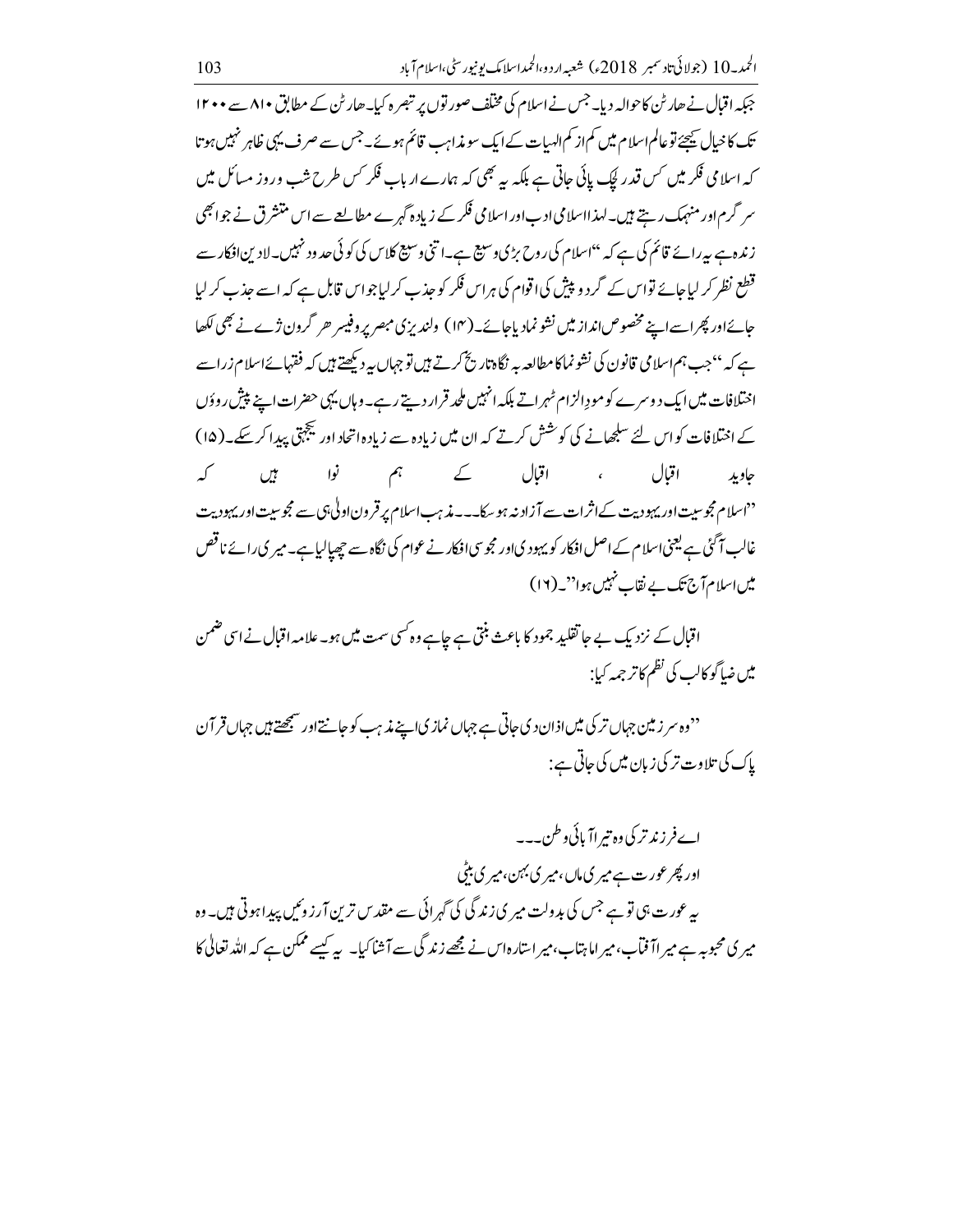مقدس قانون اس حسین و جمیل مخلوق کو قابل نفرت رضم ائے علاءنے قرآن مجید کی تعبیر و تفسیر میں ٹھوکر کھائی  $? \leq$ 

اقبال،ضاء گو سے متاثر ضر ور ہوئے کیکن اس کے نظریات سے پوری طرح اتفاق نہیں کرتےاور وراثتیٰ امور میں فقہ پدلائل دیتے ہیں۔'' ممکن ہے یہاں آپ تر کی شاعر کے اشعار کاحوالہ دیتے ہوئے سوال کریں کہ شاعر نے مذکورہ مساوات مر دوزن یعنی طلاق،خلع اور وراثت میں مساوات کاجو مطالعہ کیاہےاز روئے فقہ اسلامی پورا بھی کیاجاسکتاہے پانہیں؟ہمیں بہ تومعلوم نہیں کہ تر کی میں عور توں کی بیداری نے کیافی الواقعہ ایسے حالات پیدا کر دیئے ہیں جن میں بجز اس کے جارہ کار نہیں کہ فقہ اسلامی کے بنیادی مآخذ کی از سرنو کغمیر کی جائے۔(۱۸) ڈاکٹر جاویداقبال کے ہم خیال ڈاکٹر تحسین فراخی کے مطابق اسلام کے اس بنیادی تصور کے پیش نظر کہ و حی کادر وازہ ہمیشہ کے لئے بند ہےاب کوئی ایسی وحی نہیں کہ ہم اس کے مکلف نظہر یں ہماری جگہ دینا کی ان قوموں میں ہونی جاہیے جو روحانی اعتبار سے سب سے زیاد ہ استخلاص یانجات حاصل کر چکی ہیں۔ شر وع شر وع کے مسلمان تو جنہوں نے ایشائے قبل اسلام کی روحانی غلامی سے نحات حاصل کی اور اسلام کے اس بنیاد ی تصور کی ٹھیک ٹھیک حقیقت سمجھنے سے قاصر رہے لیکن ہمیں جاہئے آج اپنے اس موقف کو سمجھیں اور اپنی حیات اجتماعیہ کی از سر نو تشکیل اسلام کے بنیاد یااصولوں کی رہنمائی میں کریں تاآ نکہ وہ غرض غایت جوابھی تک صرف جزواہمارے سامنے آگئی ہے کیجنی اس روحانی جمہوریت کی نشوو نماجواس کامتصد منتہاہے پیمیل کو پہنچ سکے۔(۱۹)

ڈاکٹر حاویداقبال کے نظر پات کااحاطہ کرتے ہوئے کنیز فاطمہ پاکستان کے حوالے سے اقبال کے اجتہاد کے بارے میں لکھتی ہیں :

<sup>دد</sup>ا گریه فرض کرلیاجائے کہ پاکستان میں جمہوریت استوار ہو جاتی ہےاوراس ملک کیہ رہبر اور دانشور متحدہ طور پر پاکستان کی تر قی وقعمیر کی خاطر اجتہاد کے اصولوں پر عمل پیر اہونے کی کوشش کرتے ہیں تب بھی یہ مسئلہ ہو گا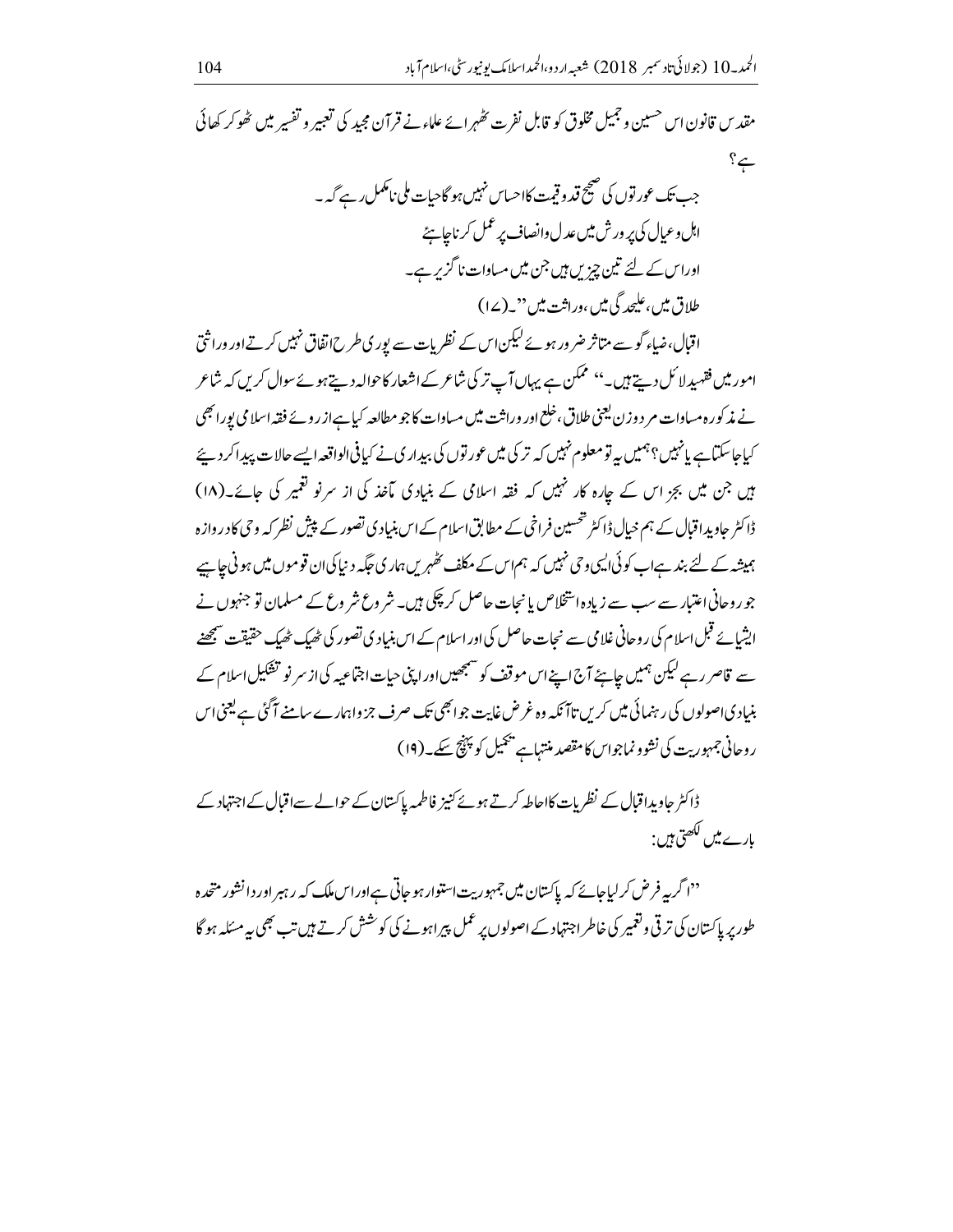کہ اجتہاد کون کرے گا؟اور کن مسائل پر غور وفکر کے بعد قانون سازی کی مدد سے معاشر ے میں تعمیر ی عوامل پیدا ہوں۔ کیا پارلیمنٹ یہ فیصلہ کرے گی؟ کیا کوئی در سگاہ اس کا بیڑ ااٹھائے گا؟ کیا کوئی ادارہ اس کی پجیل کی راہ ہموار کرے گا؟اس ضمن میں مندر جہ ذیل مسائل پر تحقیق لاز می ہے۔اجتہاد فر د واحد کو نہیں سو نیاجاسکتا۔ (اس کے لئے علامہ اقبال کے نزدیک چندعوامل پیش نظر ہیں )۔ ا۔ مغرب کی تقلیداور تقابل میں تمیز کے جوہر کی تعمیر ۔ ۲\_ لصححلیقی رجحان کی پر ورش۔ سل \_ ثقافت اوراجتہاد کے رشتوں کی پہچان کی جائے۔ س ہے۔ انسانوں کے فطر ی ذبانت اور جوہر کی تعمیر ،اقبال کے الفاظ میں خو دی کی تعمیر جس میں یہ یقین پیدا کیاجائے کہ تمام ترتر قى كارازانسان كى ترقى ميں مضمر ہے۔ خالصتأ مذ ہبی تعلیم اجتہاد کی راہ ہموار نہیں کرسکتی ایک وسیع اور حامع نظام تعلیم ہی وسعت نظر اور وسعت  $\overline{\omega}$ تعلیم پیداکر سکتاہے جواجتہاد کی راہیں کھول سکے گا۔(۲۰) جاوید اقبال نے واضح اعلان کیا کہ اقبال نے تین منفی قوتوں کے سہارےاجتماعی اور انفراد کی ز وال کا باعث قرار دیاہے۔۔ ملوکیت (پامور دِثیت) ملائیت اور خانقاہیت اور پھر آخر میں حاوید اقبال سوال کرتے ہیں کہ ساسی آزادی حاصل کر لینے پاپاکستان قائم کر لینے کے بعد کیاہمان''شکنجوں'' سے باہر نکل سکے ہیں؟ ظاہر ہےان شکنجوں کی گرفت سے نکل کر ہی ہم اقبال تک پنپنج سکنے کے قابل ہو سکتے ہیں۔(۲۱) حادیدِ اقبال کے سوالات کی گونج آج

حواله جات: آباد : شعبه أر د وعلامه اقبال اوين بونيورسٹي،١٣٠ م اء،ص١٣

بھی پوری شدت سے سنائی دیتی ہے مگرافسوس جواب میں شر مند گی کے علاوہ ہمارے پاس کچھ نہیں ہے۔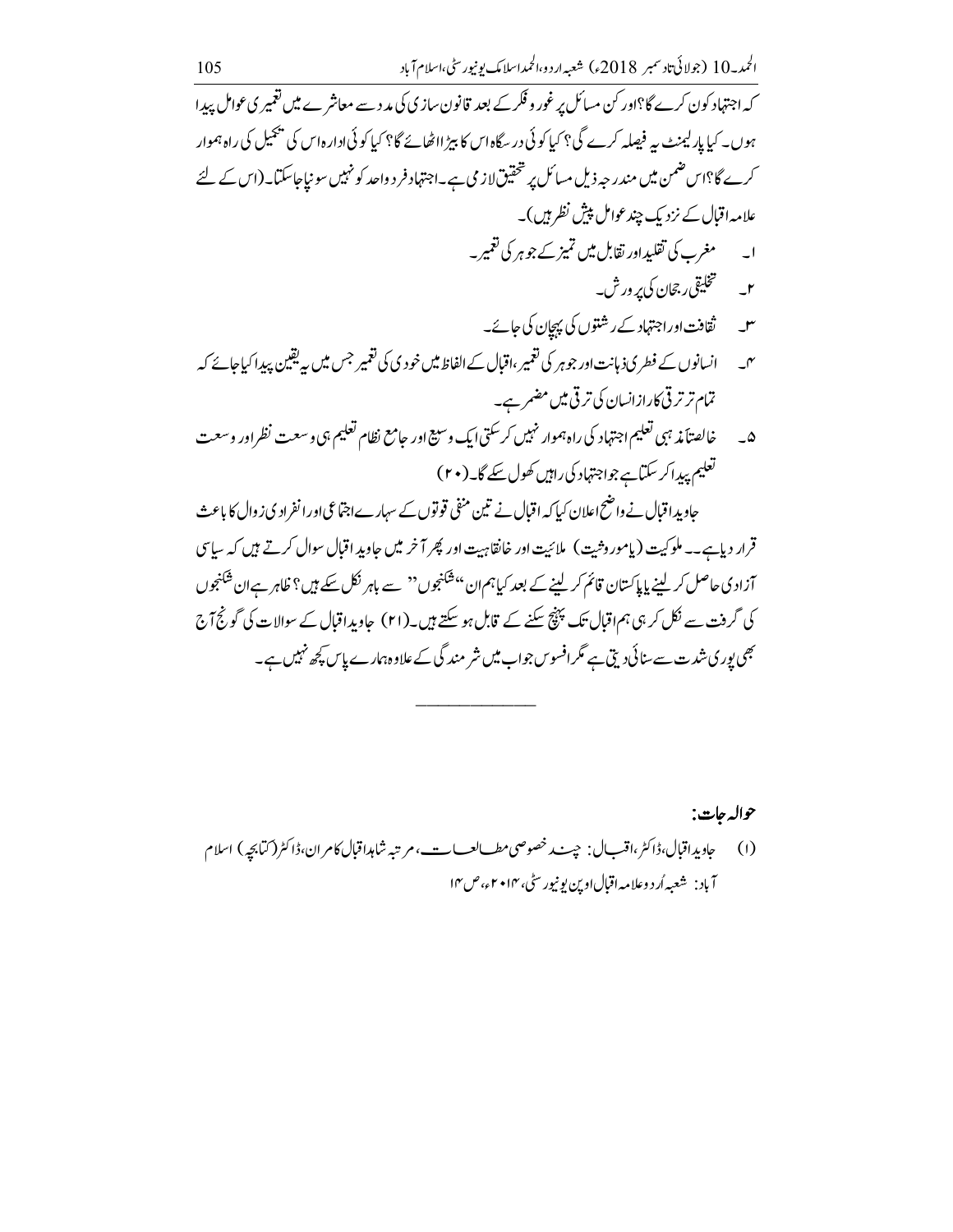- (۲) القسسر آن الحسكيم، سورة العنكبوت، آيت ٢٩مع تر جمه البيان امام ابلسنت غزالي زمال،راڑي دورال حضرت علامه سيداحمد سعيد كا ظميٍّ، باني وشيخ الحديث حامعه اسلاميه عربيه انوارالعلوم،ملتان،كا ظمي يبلي كيشنز،ملتان،( سن) ص ۲۰۲
	- (۳) حاویداقبال،ڈاکٹر،خطب ا\_\_\_ اقب ل سہیسل وتنفہیم،لاہور : سنگ میل پبلی کیشنز،لاہور :اقبال اکاد می، باكستان، ٢٠٠٨، ص ١٨٠
		- (۴) الضاً، ص ۱۸۰\_۱۸۱
- (۵) رفیع الدین ہاشمی،ڈاکٹر،محمہ سہیل عمر،وحید عثرتڈاکٹر(مرتبین)،اقب الب ات کے سوے ک (علامہ اقبال کے فکر و فن پر منتخب مقالات) (۱۹۰۱\_ ۲۰۰۰) لاہور : اقبالاکاد می، پاکستاناُر دو بازار،طبع اوّل ۲۰۰۲طبع سوم ۲۰۱۲ء،ص ۸۱ے
	- (٢) جاويداقبال، ڈاکٹر،اقبال: چت پر خصوصی مطسالعبات، ص١۵ ا
- (۷) ايوب صابر،ڈاکٹر بەمجمەسہبل عمر (مرتتین)،عسلامہ اقب ل6تصوراجتہاد (مجموعہ مقالات)،لاہور: اقبال اكاد مي پاكستان حكومت پاكستان وزارت بين الاصو بائي،ايوان اقبال طبع اول ۲۰۰۸، طبع د وم ۲۰۱۱، ص۱۸\_۱۸
	- (۸) ایوب صابر،ڈاکٹر۔مجمہ سہیل عمر (مرتبین) عسلامہ اقب ل) کاتصوراجتہاد،ص۲۱
		- (۹) ايضاً، ص ۲۳
		- (١٠) ايضاً، ص٢٦
		- (۱۱) ایضاً، ص۵۷۵
- (۱۳) محمداقبال علامہ(انگریزی میں) تشکسیل جدیدالہیات اسلامپ، نزیر نیازی سید(مترجم) علامہ لاہور: بزم|قبال،طبع د وم،مئی ۱۹۸۳ء،ص۵۳\_۲۵۴ م
	- (١٣) ابضاً، ص٢٦١
- (۱۵) \_ كنيز فاطمه بوسف،اقب لادرعصب دي مب كل،لاہور : بيگ ميل پپلي كيشنز،۴۰۰۵، مي ۳۳۱\_۴۳۲\_ م
	- - (۱۷) ایضاً، ص۲۴۷\_۲۴۸
	- - (١٩) ابضاً، ص ٨١٣